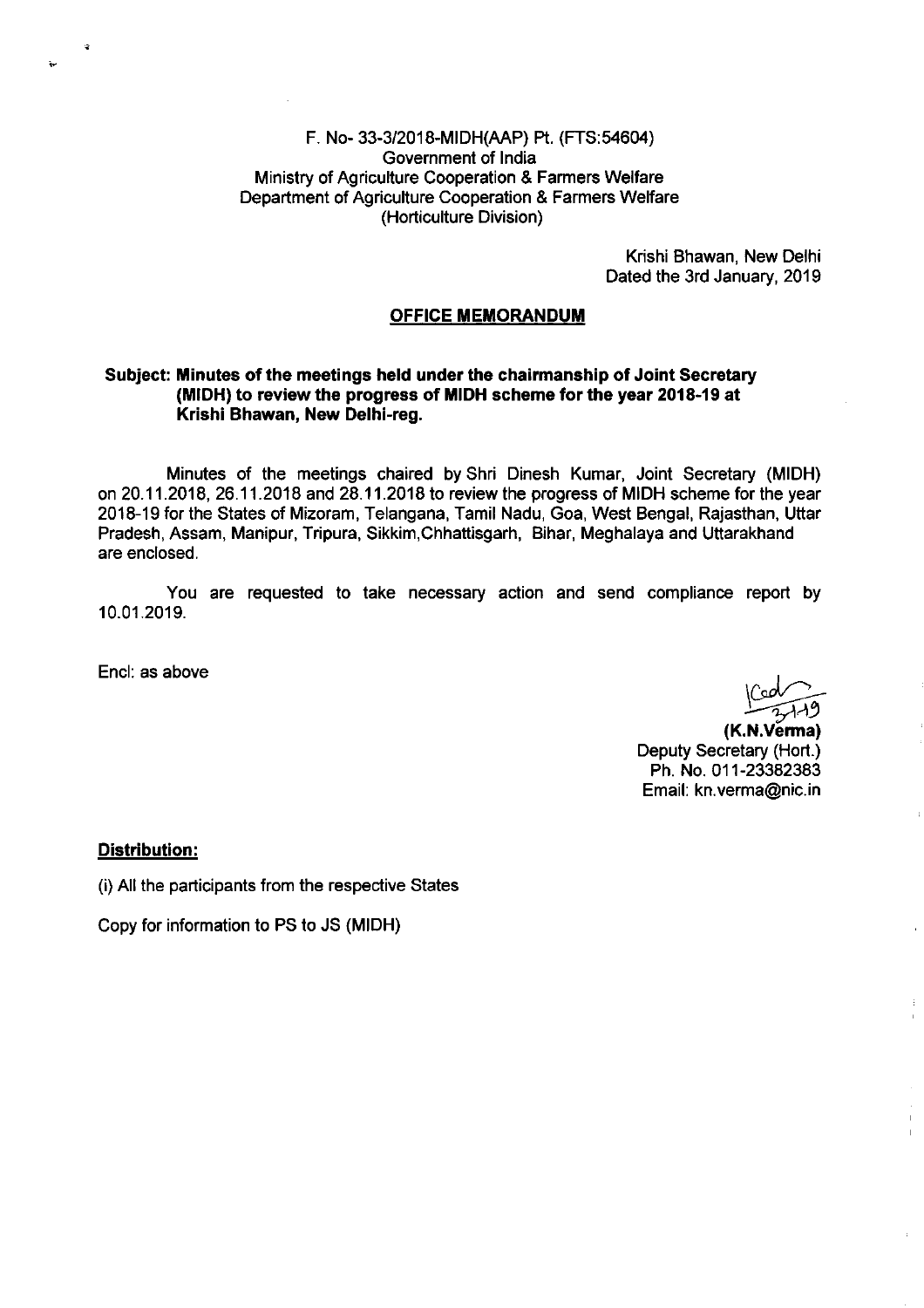### Minutes of the meeting held on  $20<sup>th</sup>$  November, 2018 with States of Mizoram, Telangana, Tamil Nadu, Goa, West Bengal, Raiasthan and Uttar Pradesh to review the progress of MIDH scheme for the year 2018-19

A meeting was held under the Chairmanship of Shri Dinesh Kumar, Joint Secretary (MIDH) on 20.11.2018 to review the progress of MIDH scheme for the year 2018-19 for the States of Mizoram, Telangana, Tamil Nadu, Goa, West Bengal, Rajasthan and Uttar Pradesh. List of participants is at Annexure.

At the outset, the Chairman welcomed the participants and requested to make the presentation regarding the progress made during the current financial year. Presentations were made by the representatives of State Governments and decisions taken during the course of the meeting/discussion are summarized below:

#### 1. Mizoram:

 $\ddot{\phantom{0}}$ 

The Chair advised the SHM on the following:-

- SHM to submit a proposal for availing the freight subsidy for selling fruitsA/egetables outside the State through flight as a new component so that the same could be examined for introduction.
- To establish gravity operated rope facility for transportation of horticulture  $\bullet$ produce in hilly parts.
- CoE in the State should develop package of practices for dragon fruit as well as produce planting material for dragon fruit.
- To visit other States to study their models on protected cultivation.  $\bullet$

#### 2. Goa:

The Chair advised the SHM on the following:-

- . State should explore the State potential for growing Cashew.
- To submit the proposal for 2<sup>nd</sup> installment at the earliest.
- . To utilize SC funds in the activities like trainings, mushrooms, beekeeping and other activities.

#### 3. Telangana:

The Chair advised the SHM on the following:-

- Funds are yet to be released by the State Finance Department. Therefore, DO letter to Chief Secretary for release of funds from State treasury to be send.
- To submit the revised AAP 2018-19 including the committed liabilities of previous years amounting to Rs. 19.06 crores.
- COEs in the State should be accredited by ASCI and to be used for training purpose.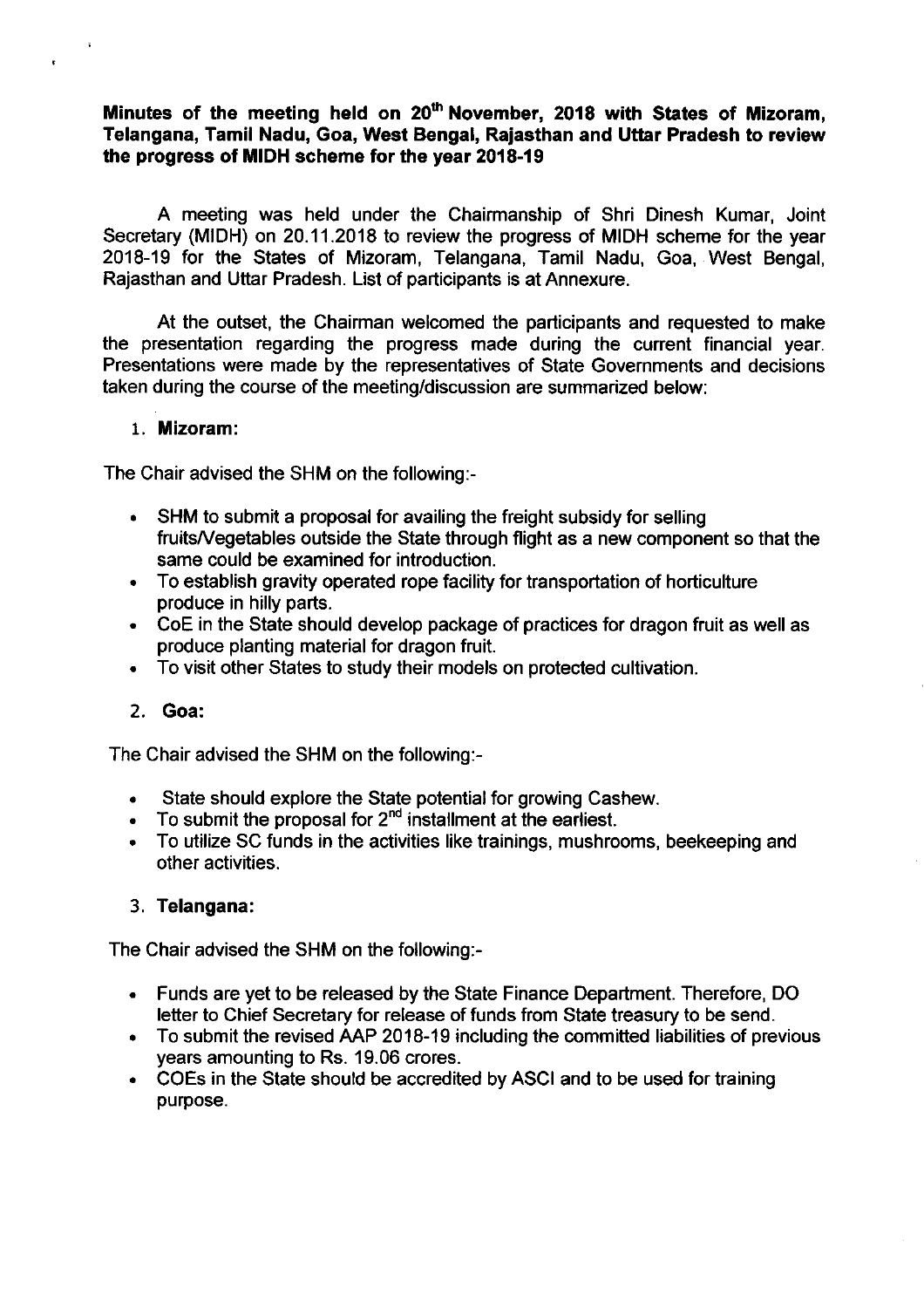- . State needs to ensure that pack houses should be in the farmer's field not in the residential areas.
- . To identify Aromatic plants of the region and include it in the AAP.
- . To identify 2-3 districts with high potential of turmeric and make cluster of that. The clusters must be export oriented also.
- . Explaining the concept of cluster i.e., to link crop to market, State advised to develop a model regarding the same.
- . The State can make Mango and Okra cluster. Also introduce new varieties and pesUdisease control measures for these.

# 4. Uttar Pradesh:

The Chair advised the SHM on the following:-

- . SHM to send the balance sheet and stock details of Potato in the State.
- To get COEs Accredited by ASCI and use it for training purpose.
- $\bullet$  To send proposal for seeking remaining amount of the  $2^{nd}$  installment along with the Audited UC and physical progress.
- . To explore export possibilities of Mango in coordination with APEDA.
- . State may send farmers to the progressive States, e.9., Maharashtra/ Gujarat to gain knowledge about primary / minimal processing of fruits specially mango.
- . To research on Aromatic plants that can be grown in the State and support in marketing for farmers who are already growing. State should also support for the processing units of the aromatic produce.
- . To give more emphasis on PHM and refer vans instead of area expansion.

# 5. Tamil Nadu:

The Chair advised the SHM on the following:-

- $\bullet$  To spend unspent funds and send proposal for  $2^{nd}$  installment by 1<sup>st</sup> week of December.
- . To import planting material of Cashew from the States like Odisha & Maharashtra.
- . To get survey done for actual damage made by Gaza cyclone and submit the proposal for Special package for revival of Banana, cashew and coconut crops.
- . To Submit AUC immediately.
- To utilize the funds of first release and submit proposal for seeking 75% of the second installment.
- . lf the State has unspent funds under SCSP &TSP components, it should be clearly brought in release proposal mentioning that SCSP fund is already available with the State therefore, funds only under the general category is to be released.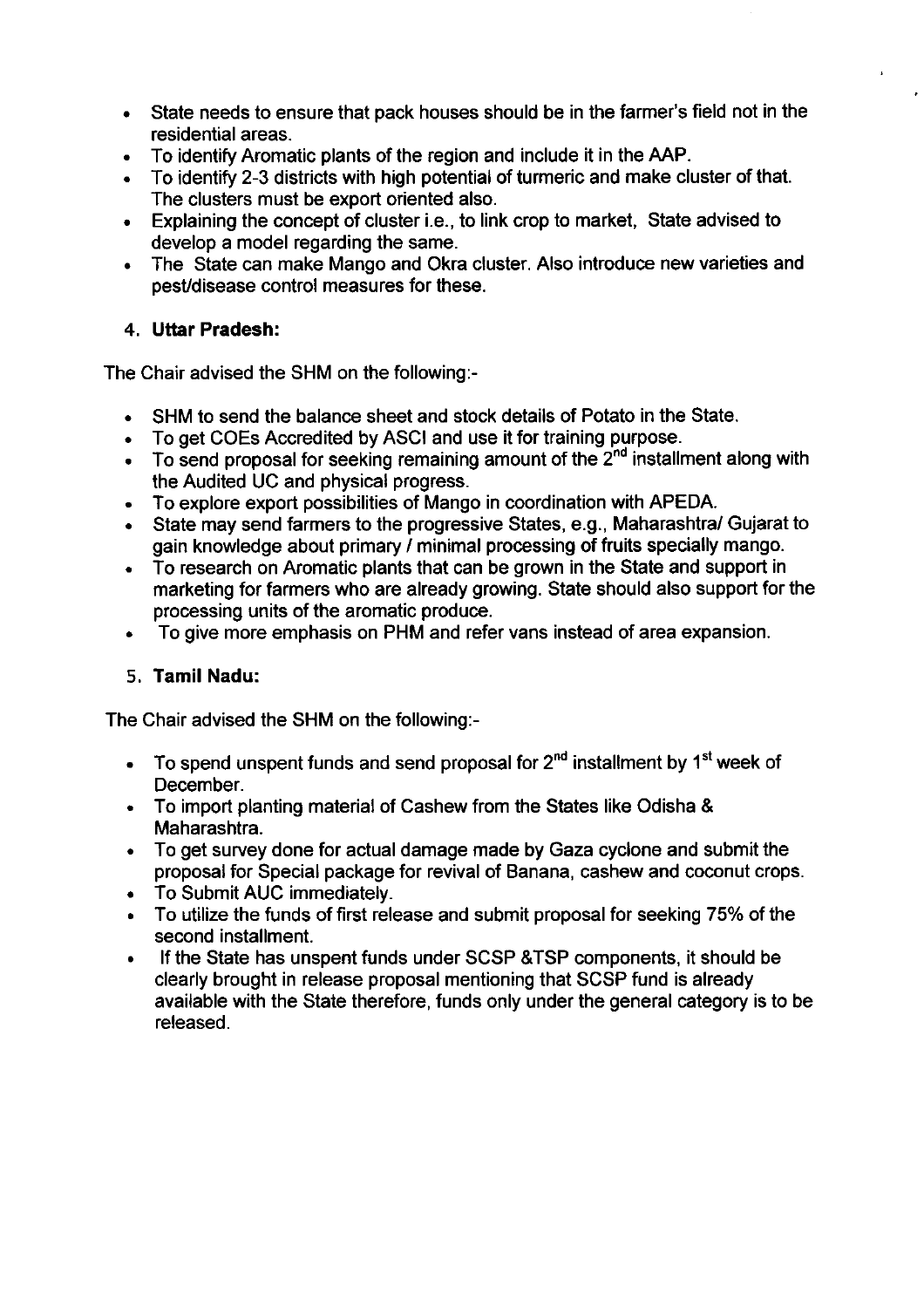#### 6. Rajasthan:

The Chair advised the SHM on the following:-

- To send proposal for 50% of the allocated budget i,e 45 Cr. and should also submit a request for funds in general category in the month of November only.
- To check how income is coming to accounts of three COEs in State and report to Ministry if the revenue is going to Govt.

#### 7. West Bengal:

State was asked to send draft MOU between the State Govt. and Keventers

- The State was advised to study how the State can strengthen the Banana cluster well equipped with pack houses and marketing facilities for export purposes.
- State was asked to send cluster details afresh.

The meeting ended with vote of thanks to the Chair

#### List of Participants:

#### Annexure

| S.<br>No.      | <b>Name &amp; Designation</b>                                        | <b>E-mail ID</b>                                          | Mobile No. |  |  |  |
|----------------|----------------------------------------------------------------------|-----------------------------------------------------------|------------|--|--|--|
|                | <b>Participants from the State</b>                                   |                                                           |            |  |  |  |
| 1              | Dr. P. K. Parmanik, SHM, dirhortwb@rediffmail.com<br>West Bengal     |                                                           | 9831496662 |  |  |  |
| $\overline{2}$ | Shri. Sanjeev A.<br>SHM, Goa                                         | Mayika, Sanjeev. mayikar 3166@gmail.com 9422545263        |            |  |  |  |
| 3              | Shri.K.Venugopal, SHM,<br>Tamil Nadu                                 | Shmcell.tg@gmail.com                                      | 7997724955 |  |  |  |
| 4              | Shri.J.S.<br>Sandhu,<br>Rajasthan                                    | SHM, Jdh.css.hort@gove.in                                 | 9414089469 |  |  |  |
| 5              | Dr. R. P. Singh, SHM, Uttardirhuh@rediffmail.com<br>Pradesh          |                                                           | 9415258637 |  |  |  |
| 6              | Pradesh                                                              | Dr. S.B. Sharma, SHM, Uttardirhortiuttarpradesh@gmail.com | 9415077161 |  |  |  |
| $\overline{7}$ | Shri.<br>S. Tamil<br> SHM, Tamil Nadu                                | Vendhan, nhmtanhoda@gmail.com                             | 8903851830 |  |  |  |
| 8              | Vanlalnunthiagen Vanlalnunthiagen<br>Shri.<br>Rentheli, SHM, Mizoram | Rentheli@gmail.com                                        | 9436148059 |  |  |  |
| 9.             | Shri. Vanlairuata Chenkual.<br>SHM, Mizoram                          |                                                           | 9436141341 |  |  |  |
|                |                                                                      |                                                           |            |  |  |  |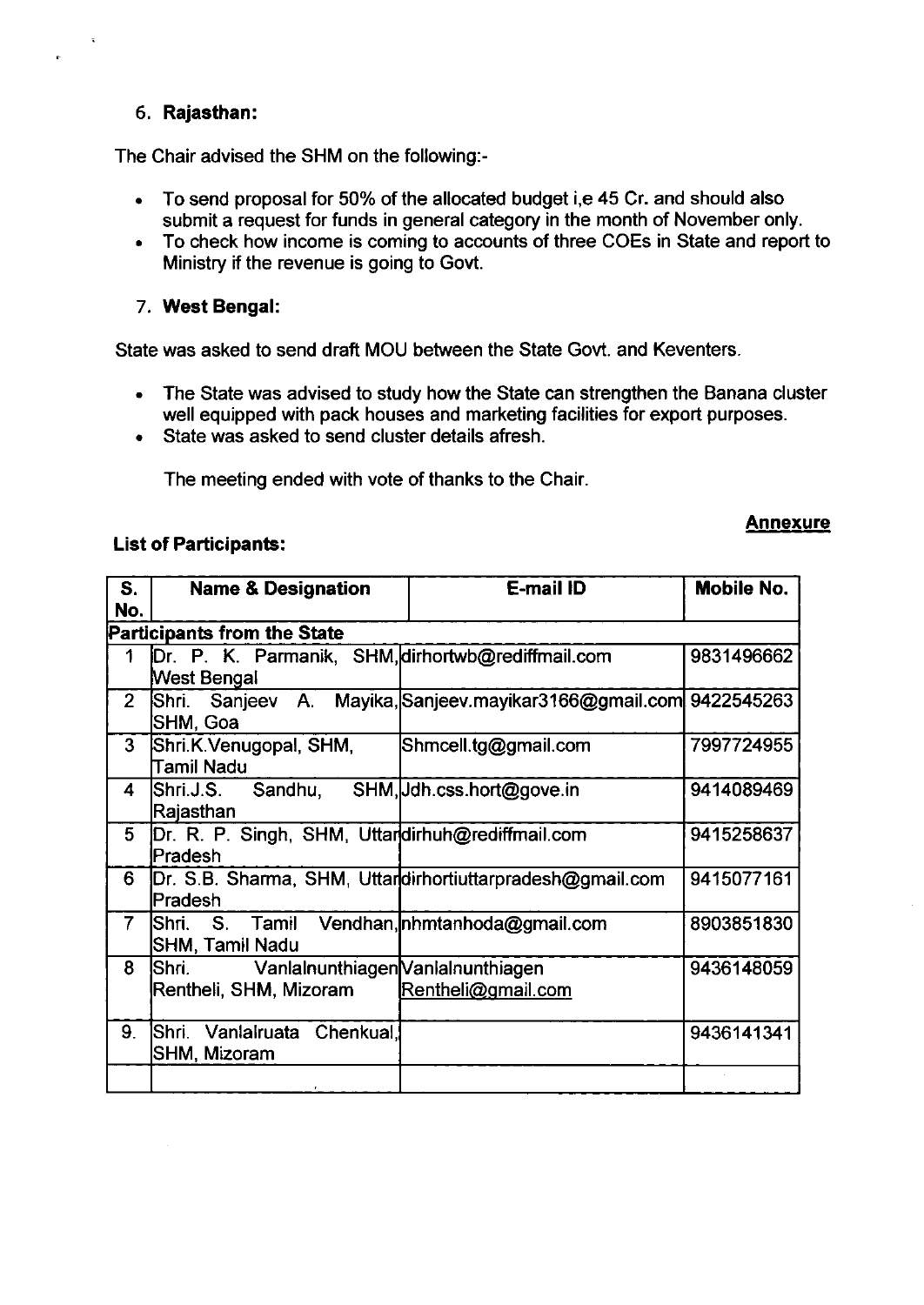# **MIDH Officials**

| <b>MIDH Officials</b> |                                                      |                                    |            |  |  |
|-----------------------|------------------------------------------------------|------------------------------------|------------|--|--|
| 10                    | Sh. Dinesh Kumar, JS (MIDH)                          | kdinesh@ias.nic.in                 | 9414021555 |  |  |
| 11                    | Sh. K. N. Verma, DS (MIDH)                           | knverma@nic.in                     | 8447828815 |  |  |
| 12                    | Dr. N.K. Patle, DC (Hort)                            | dchort-dac@gov.in                  | 23073956   |  |  |
| 13                    | Shri. Sanjay Kumar,<br><b>IDC (Hort)</b>             | Sanjay.kr71@gov.in                 | 23073956   |  |  |
| 14                    | Sh. M. K. Mishra, US (MIDH)                          | mrityunjaya@nic.in                 | 23074235   |  |  |
| 15                    | Sh. S. Sengupta, SO (MIDH)                           | sudipto.sengupta25@nic.in          | 9871748909 |  |  |
| 16                    | lSh.<br>Pankaj Sharma,<br>(MIDH)                     | STA Pankaj sharma83@gov.in         | 9968185207 |  |  |
| 17                    | Sh. S.K.Roy, SSA                                     | subrat.roy@nic.in                  | 9958128954 |  |  |
| 18                    | Sh. Bhanu Pratap, Consultant  bhanu15@manageitiesorg |                                    | 7093989229 |  |  |
| 19                    | Vandana<br>Miss<br>Consultant                        | Vasitha, Vaistha vandana@gmail.com | 7048987247 |  |  |
| 20                    | Kohli,<br>P.S.<br>ISh.<br>lPerson                    | Resource Psk.agri@gmail.com        | 9873971392 |  |  |
| 21                    | <b>Dileep</b><br>Kumar<br>ISh.<br>Consultant         | Tiwari, Dileep.iiith@gmail.com     | 8130982143 |  |  |

 $\sim 20$ 

 $\sim$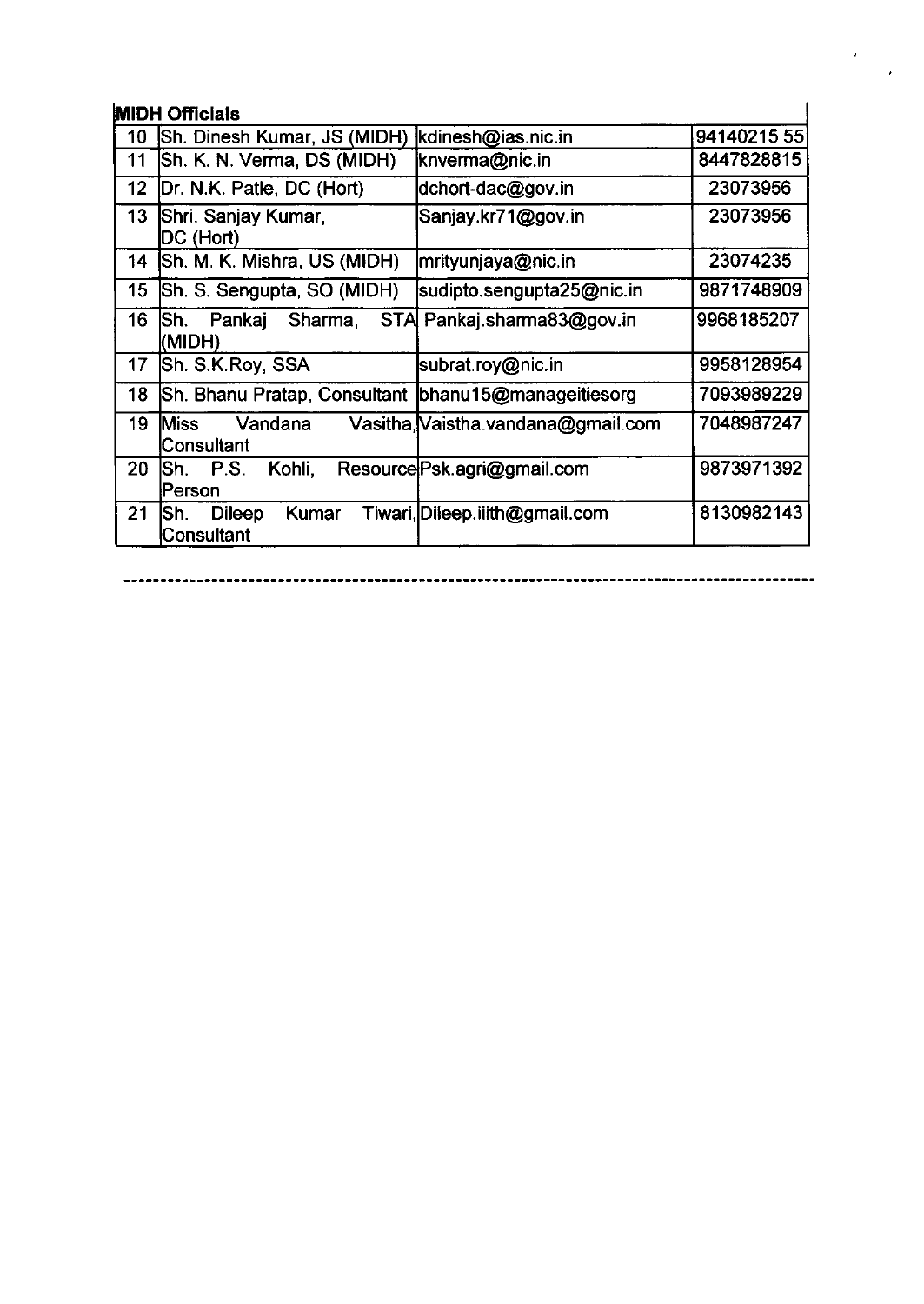### Minutes of the meeting held on 26<sup>th</sup> November, 2018 with States of Assam, Manipur, Tripura, Sikkim and Chhattisgarh to review the progress of MIDH scheme for the year 2018-19

A meeting was held under the Chairmanship of Shri Dinesh Kumar, Joint Secretary (MIDH) on 26.11.2018 to review the progress of MIDH scheme for the year 2018-19 for the States of Assam, Manipur, Tripura, Sikkim and Chhattisgarh. List of participants is at Annexure.

At the outset, the Chairman welcomed the participants and requested to make the presentation regarding the progress made during the cunent financial year. Presentations were made by the representatives of State Governments and decisions taken during the course of the meeting/discussion are summarized below:

#### 1. Assam:

- . Funds are yet to be released by the State Finance Department. Therefore, DO letter to Chief Secretary for release of funds from State treasury to be sent.
- . The Chair advised to select few clusters and develop FPOs therein.
- . lt was advised to promote processable varieties of tomato and potato which are acceptable by the industry. The Banana processable variety is available with NRC for Banana located at Tiruchirapalli, Tamil Nadu.
- . The Chair advised SHM to send 10-15 farmers to Karnataka for exposure visit to learn about primary processing units for Cashew.

#### 2. Chhattisgarh:

The Chair advised the SHM on the following:-

- To submit Audited Utilisation Certificate (AUC) and proposal for  $2<sup>nd</sup>$  installment by 10<sup>th</sup> December.
- . To send the model and the cost of Plug Type vegetable nursery so that it can be circulated to other States for their learning/adoption.
- . To promote cashew clusters in the State.
- . Assistant Commissioner (SKK) need to call a meeting for developing a model of small refer vans of 2MT with private companies in view of demand form States.

#### 3. Tripura:

- State was directed to correct the AUC certificate and send the report to the Ministry.
- Funds are yet to be released by the State Finance Department. Therefore, DO letter to Chief Secretary for release of funds from State treasury to be sent.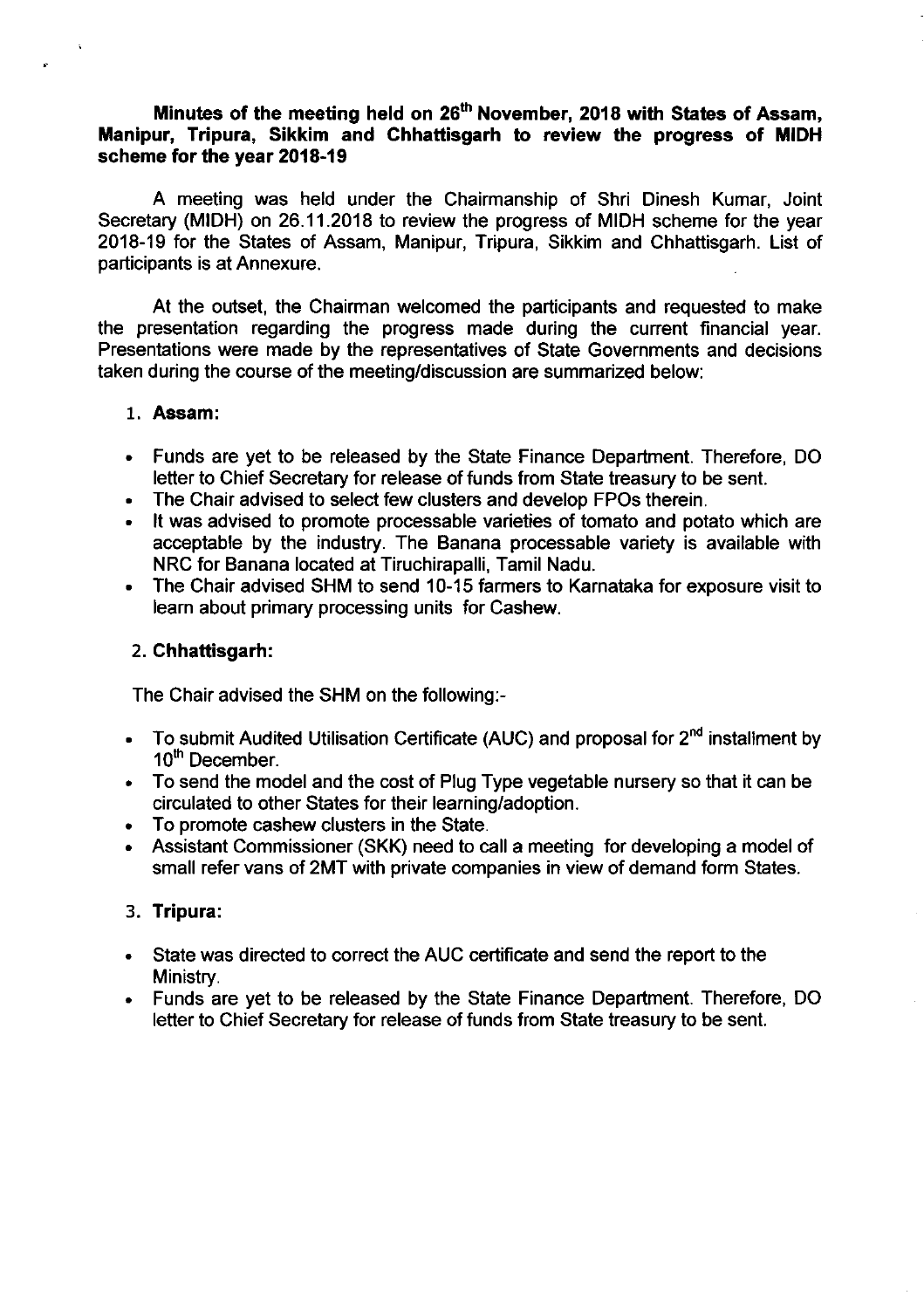# 4. Manipur:

- Funds are yet to be released by the State Finance Department. Therefore, DO letter to Chief Secretary for release of funds from State treasury is to be issued.
- The State was asked to utilize flexi fund first, for promotion of activities under MIDH guidelines instead of asking for additional funds.

# 5. Sikkim:

- ln view of the State's request for more demand in protected cultivation, State was  $\bullet$  . requested to send the proposal for inter-component changes.
- It was informed that emerging fruits like avocado can be promoted in AAP 2019-  $\bullet$ 20.

The meeting ended with vote of thanks to the Chair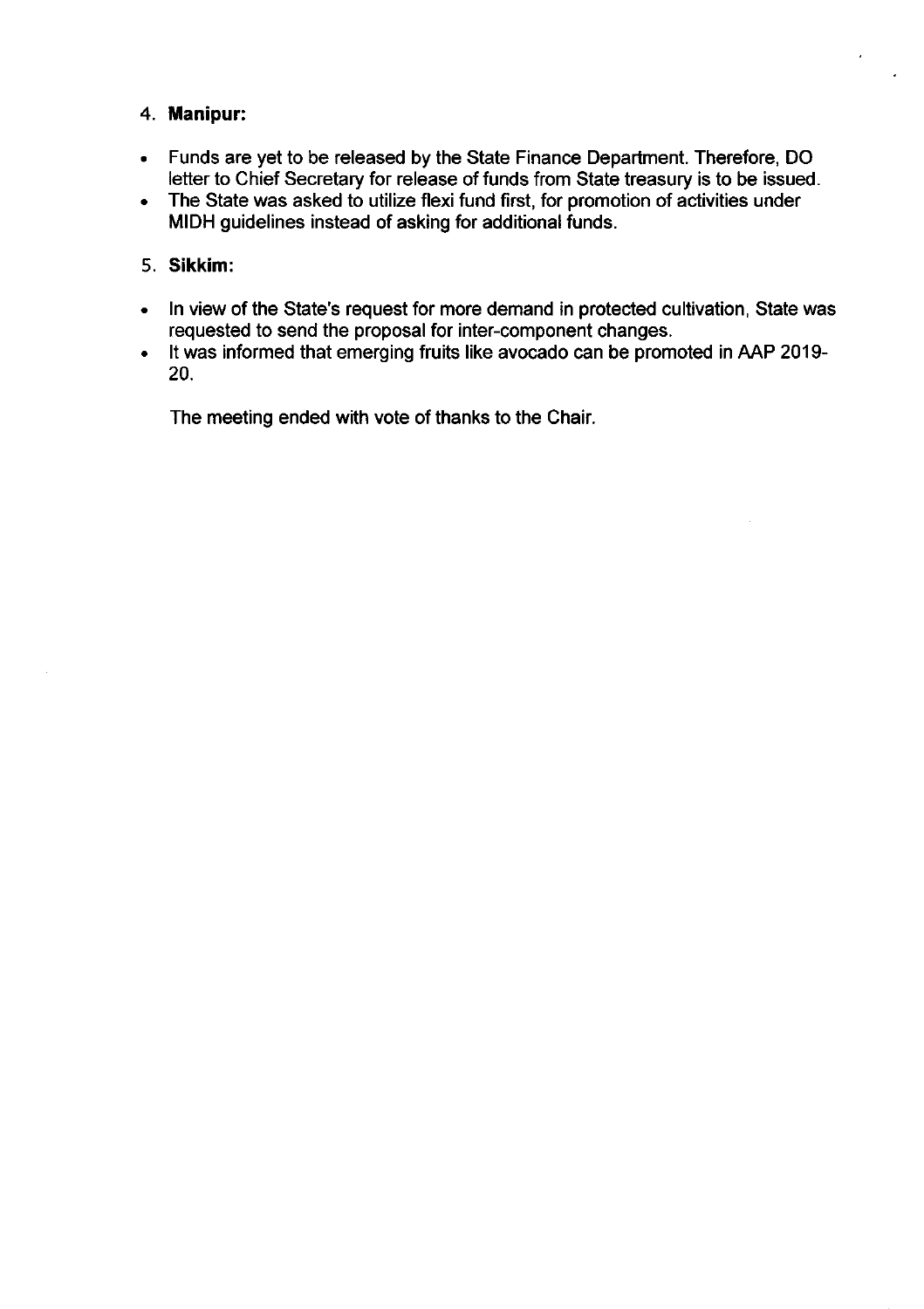# **Annexure**

# List of Participants:

 $\hat{\mathbf{v}}$ 

 $\hat{\mathbf{r}}$ 

|                         | S. No. Name & Designation                                               | E-mail ID                            | <b>Mobile No.</b> |  |  |
|-------------------------|-------------------------------------------------------------------------|--------------------------------------|-------------------|--|--|
|                         | <b>Participants from the State</b>                                      |                                      |                   |  |  |
| 1                       | Shri.<br>Narendra<br>Kr.<br>SHM, Chhattisgarh                           | Pandey, Dir.horti-cg@nic.in          | 9831496662        |  |  |
| $\overline{2}$          | Bhupendra Kr. Pandey, Dir.horti-cg@nic.in<br>Shri.<br>SHM, Chhattisgarh |                                      | 7587781700        |  |  |
| $\overline{3}$          | D.K Bhandari,<br>SHM,<br>Shri.<br><b>Sikkim</b>                         |                                      | 9434408936        |  |  |
| $\overline{\mathbf{4}}$ | Shri.<br>Padam<br><b>Sikkim</b>                                         | Subba, SHM, padamsubbacool@gmail.com | 9434110106        |  |  |
| 5                       | Shri. Mahendra Pradhan, SHM, myamsie@gmail.com<br>Assam                 |                                      | 8509755220        |  |  |
| 6                       | Shri. A. Jalil, SHM, Assam                                              | Ajalil703@gmail.com                  | 9435011971        |  |  |
| $\overline{7}$          | Shri.<br>P.K<br>Hagarika,<br>Assam                                      | SHM, directorhortiassam@gmail.com    | 9435331624        |  |  |
| 8                       | Shri. Hirendra Debaranu, SHM, Tmcell Tripura@gmail.com<br>Tripura       |                                      | 9436121740        |  |  |
| 9                       | Shri. Rajib DC, SHM, Tripura                                            | Tmcell Tripura@gmail.com             | 9436482718        |  |  |
| $\overline{10}$         | Shri. N Premanand Singh, SHM, Premanand.horti@gmail.com<br>Manipur      |                                      | 7005760957        |  |  |
| 11                      | Shri. Chunganag Pamer, SHM, Manipur-tm@nic.in<br>Manipur                |                                      | 9758544200        |  |  |
|                         | <b>MIDH Officials</b>                                                   |                                      |                   |  |  |
| 12                      | Sh. Dinesh Kumar, JS (MIDH)                                             | kdinesh@ias.nic.in                   | 94140215 55       |  |  |
| 13                      | Sh. K. N. Verma, DS (MIDH)                                              | knverma@nic.in                       | 8447828815        |  |  |
| 14                      | Dr. N.K. Patle, DC (Hort)                                               | dchort-dac@gov.in                    | 23073956          |  |  |
| 15                      | Sh.S.K Kaul AC(SKK)                                                     |                                      |                   |  |  |
| 16                      | Sh. M. K. Mishra, US (MIDH)                                             | mrityunjaya@nic.in                   | 23074235          |  |  |
| 17                      | Sh. S. Sengupta, SO (MIDH)                                              | sudipto.sengupta25@nic.in            | 9871748909        |  |  |
| 18                      | Sh.<br>Pankaj<br>Sharma,<br>(MIDH)                                      | STA Pankaj.sharma83@gov.in           | 9968185207        |  |  |
| 19                      | Sh. S.K.Roy, SSA                                                        | subrat.roy@nic.in                    | 9958128954        |  |  |
| 20                      | Sh. Bhanu Pratap, Consultant                                            | bhanu15@manageitiesorg               | 7093989229        |  |  |
| 21                      | <b>Miss</b><br>Vandana<br>Consultant                                    | Vasitha, Vaistha.vandana@gmail.com   | 7048987247        |  |  |
| 22                      | Sh. P.S. Kohli, Resource Person Psk.agri@gmail.com                      |                                      | 9873971392        |  |  |
| 23                      | Sh.<br><b>Dileep</b><br><b>Kumar</b><br>Consultant                      | Tiwari, Dileep.iiith@gmail.com       | 8130982143        |  |  |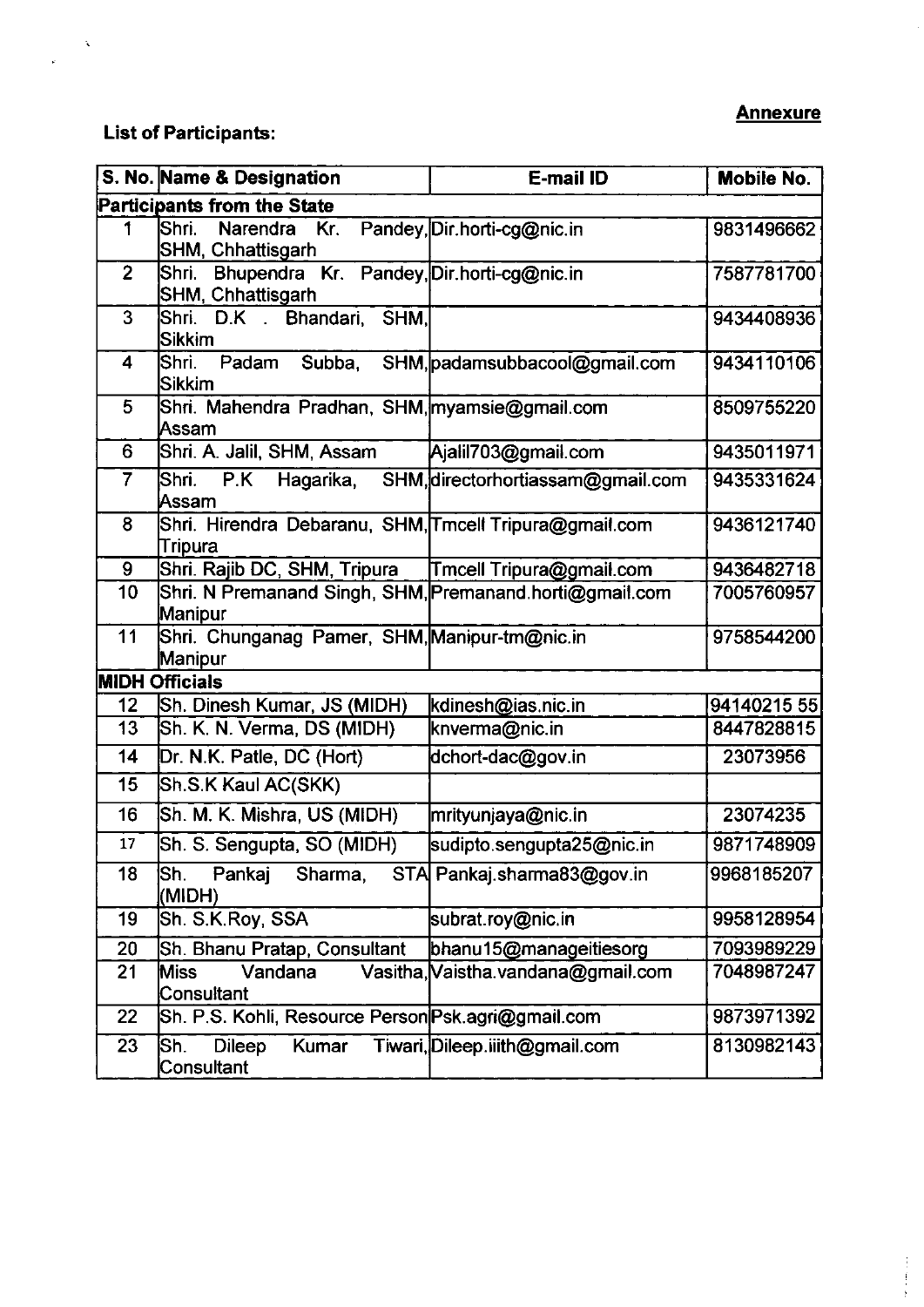### Minutes of the meeting held on 28<sup>th</sup> November, 2018 with States of Bihar, Meghalaya and Uttarakhand to review the progress of MIDH scheme for the year 2018-19

A meeting was held under the Chairmanship of Shri Dinesh Kumar, Joint Secretary (MIDH) on 28.11.2018 to review the progress of MIDH scheme for the year 2018-19 for the States of Bihar, Meghalaya and Uttarakhand. List of participants is at Annexure.

At the outset, the Chairman welcomed the participants and requested to present the progress made during the current financial year. Progress made was informed by the representatives of State Governments and decisions taken during the course of the meeting/discussion are summarized below:-

#### 1. Bihar:

 $\mathcal{C}^{\lambda}$ 

- . The Chair advised the SHM to promote the Plug type nurseries in the State.
- . lt was advised that the unspent balance of the previous year available with the State can also be utilized for the activities of the current year i.e. 2018-19.
- . lt was advised that Onion storage structures should be promoted on farm.
- . The Chair advised the SHM to tie up with FPOs to linkup with existing brands like SAFAL, SUDHA for promotion of Litchi honey etc.
- . The Chair asked to submit AUC and proposal for 2<sup>nd</sup> release by 15<sup>th</sup> December.

#### 2, Meghalaya:

- It was advised that the unspent balance of the previous year available with the State can also be utilized for the activities of the current year i.e. 2018-19.
- Department informed that some funds prior to 2017-18 are still available with the State, it was therefore requested to send the proposal for its re-validation.
- Funds are yet to be released by the State Finance Department. Therefore, DO letter to Chief Secretary for release of funds from State treasury is to be issued.
- SHM was directed to submit the details of beneficiaries in respect of Spill over achievement reported by the State.

#### 3. Uttarakhand:

- . The Chair asked to submit the proposal for  $2<sup>nd</sup>$  release by 10<sup>th</sup> December.
- . State was advised to focus on 4-5 big clusters of fruits/vegetables and find the gaps and fulfil under the MIDH guidelines.

Apart from the above, the following directions were also given by the JS (MIDH):

a. All the States were requested to send details of no. of people trained and gainfully employed in Horticulture and update the same on web-portal.